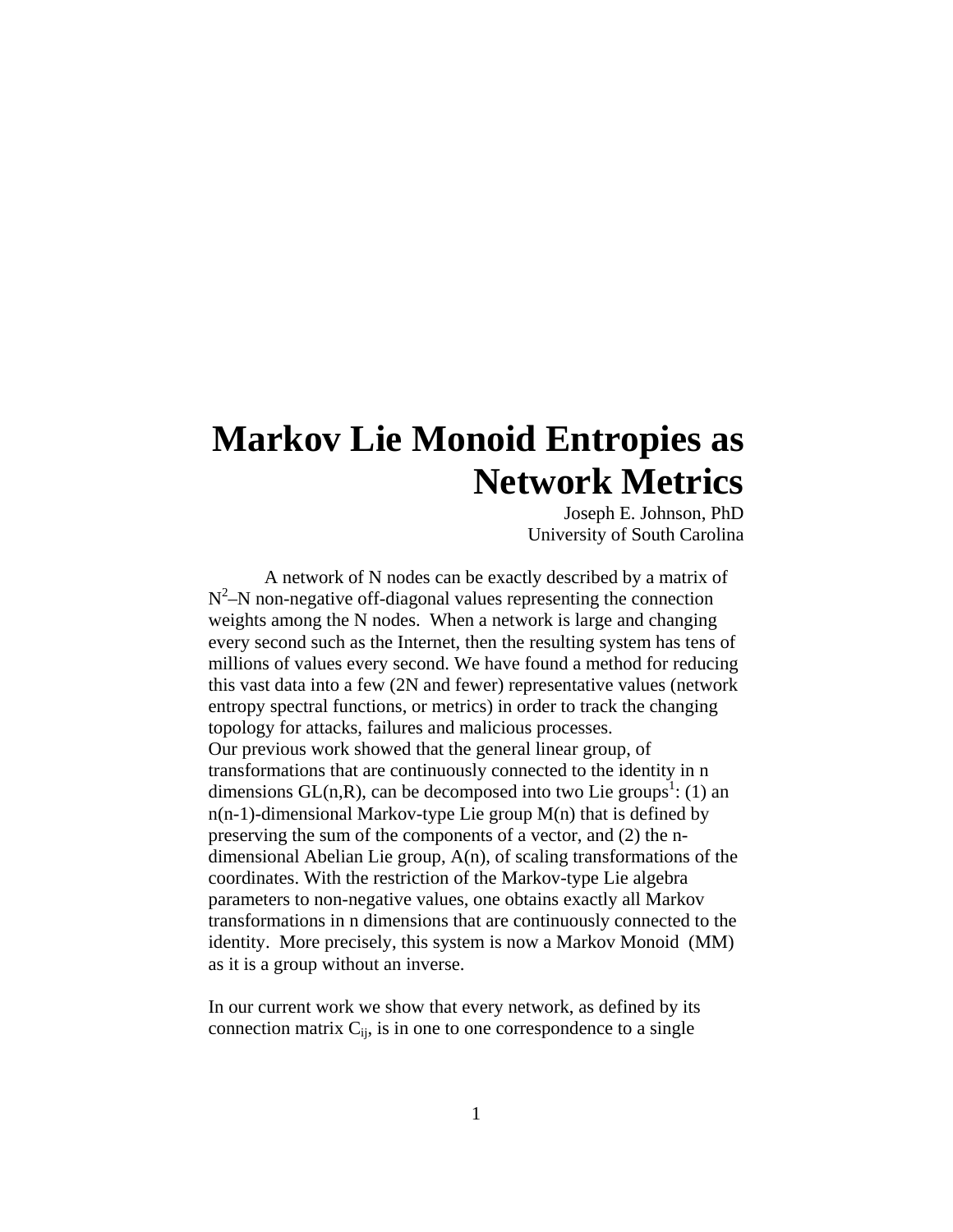element of the MM Lie algebra of the same dimensionality. It follows that any network matrix, C, is the generator of a continuous Markov transformation that can be interpreted as producing an irreversible flow of a conserved substance among the nodes of the corresponding network. The exponentiation of the MM algebra provides a continuous transformation with rows and columns that constitute normed probability distributions that encapsulate the topology of the network in all orders of expansion. This allows Shannon and generalized (Renyi) entropy functions to be defined on the column and row probability distributions. These (2N) generalized entropies (along with derivatives and functions of these entropies) for these Markov transformations become metrics for the topology of the corresponding network encapsulating all of the network topology in a more hierarchical way. Thus we have tightly connected the fields of Lie groups and algebras, Markov transformations, conserved flows, diffusion transformations, and generalized entropies, on the one hand, to network theory and network topology. We are specifically interested in applying these generalized entropies as metrics for the tracking of network topological changes such as one would expect under attacks and intrusions on internets. We will show our experimental results of monitoring these entropy spectral distributions using two internet tracking applications.

# **1 Introduction**

There is a broad spectrum of mathematical problems that involve the general theory of networks and the associated classification, optimization, and potentially even their dynamical evolution. By a network we mean a set of n nodes (points), some pairs of which are connected with a representative non-negative weight or strength of connection. Such a network can be represented by a connection (or connectivity, or adjancy) matrix  $C_{ii}$  whose off-diagonal elements give the non-negative 'strength' of the connection between nodes i and j in the network. Often that 'strength' or 'weight' is as simple as a '1' for a connection and a '0' otherwise. A network can be 'undirected' or 'directed' depending upon whether  $C_{ii}$  is symmetric or not thus indicating respectively a symmetric or asymmetrical connection between i and j. There may or may not exist a 'metric distance'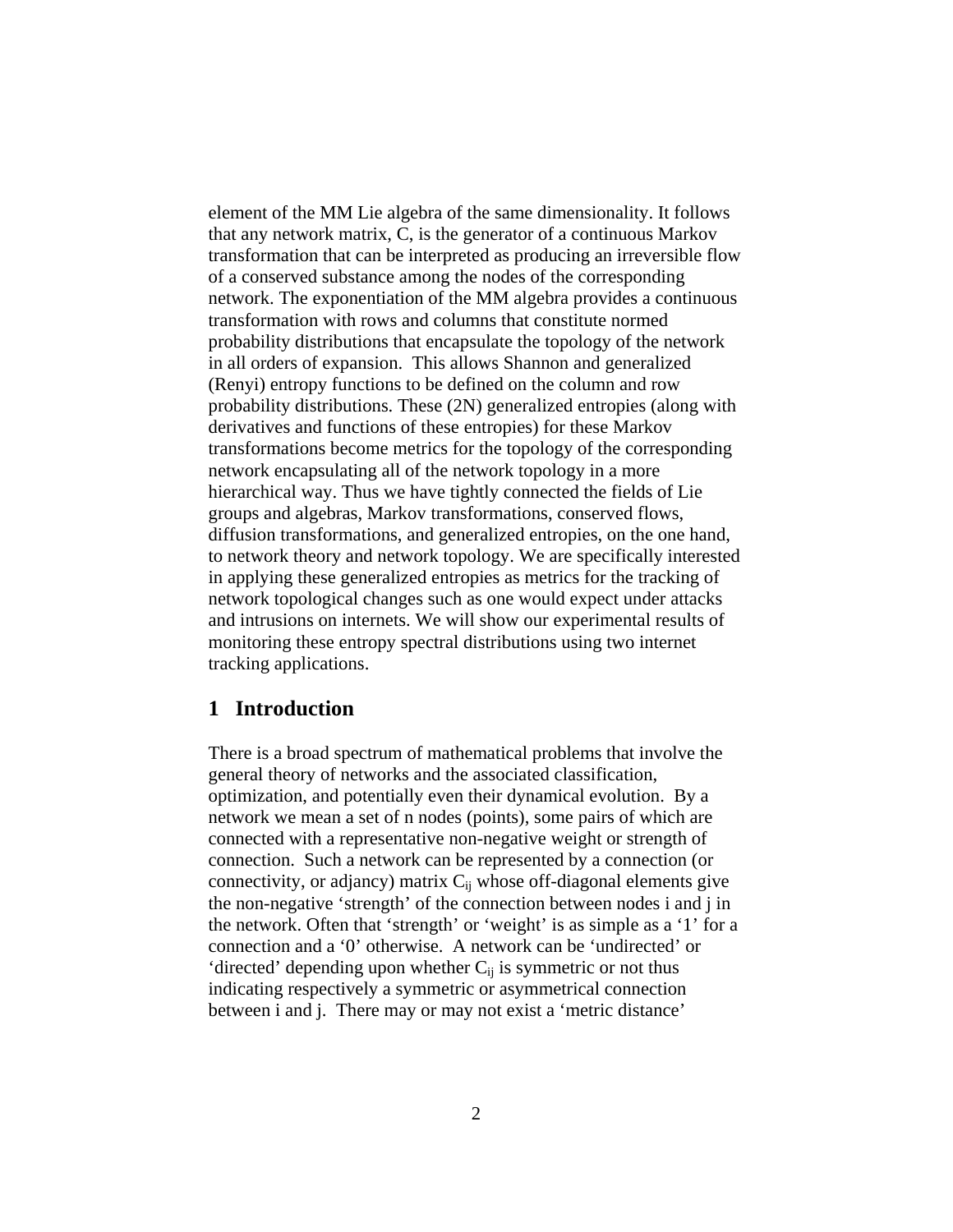between the nodes or, equivalently, positions for the points in a metric space of some dimensionality, such as airports for airline networks, or substations for power or utility distribution networks. It is well known that the classification of different network topologies cannot be accomplished with just the eigenvalue spectra of the connectivity matrix as there are topologically different networks with as few as five nodes that have the same eigenvalue spectra. One root of the network problem is that although the network is exactly defined by the C matrix, there are n! different C matrices that correspond to the same topology because different C matrices result from different nodal numbering orders. Most network problems become computationally intractable for more than a few hundred nodes. The essential point here is that the n(n-1) off-diagonal non-negative values of C uniquely define a network. The n column values are arbitrary at this point and are undefined.

We are interested in seeking useful metrics (functions of the C matrix) for the description of the topology of large networks such as sub-nets of the internet which might have from a hundred to a million nodes, and thus perhaps a trillion connection matrix values. To be useful, the metrics must be (a) rapidly computable (as compared to eigenvalue computations), (b) intuitively meaningful, (c) should holistically summarize the underlying topology with a few variables, (d) ideally would offer meaningful hierarchical expansions providing increasing levels of topological detail and (e) these metrics should be invariant under the permutation group on node numbering and thus reflect the intrinsic topology. We are specifically interested in the information flows of which originating node sends data to which destination node; and we are not initially interested in the underlying physical connectivity topology itself nor are we interested in the specific path which the information traverses nor associated distance metrics. Internet transmissions are extremely dynamic and thus to achieve some form of continuity, we envision constructing the C matrix using a summation of information transfers, or weights, over some time window t- $\delta/2$  to t+ $\delta/2$ , surrounding a time t as C(t,  $\delta$ ) thus representing the time evolution of the connection matrix.

Given the number of connections, this problem resembles the representation of a physical gas in terms of thermodynamical variables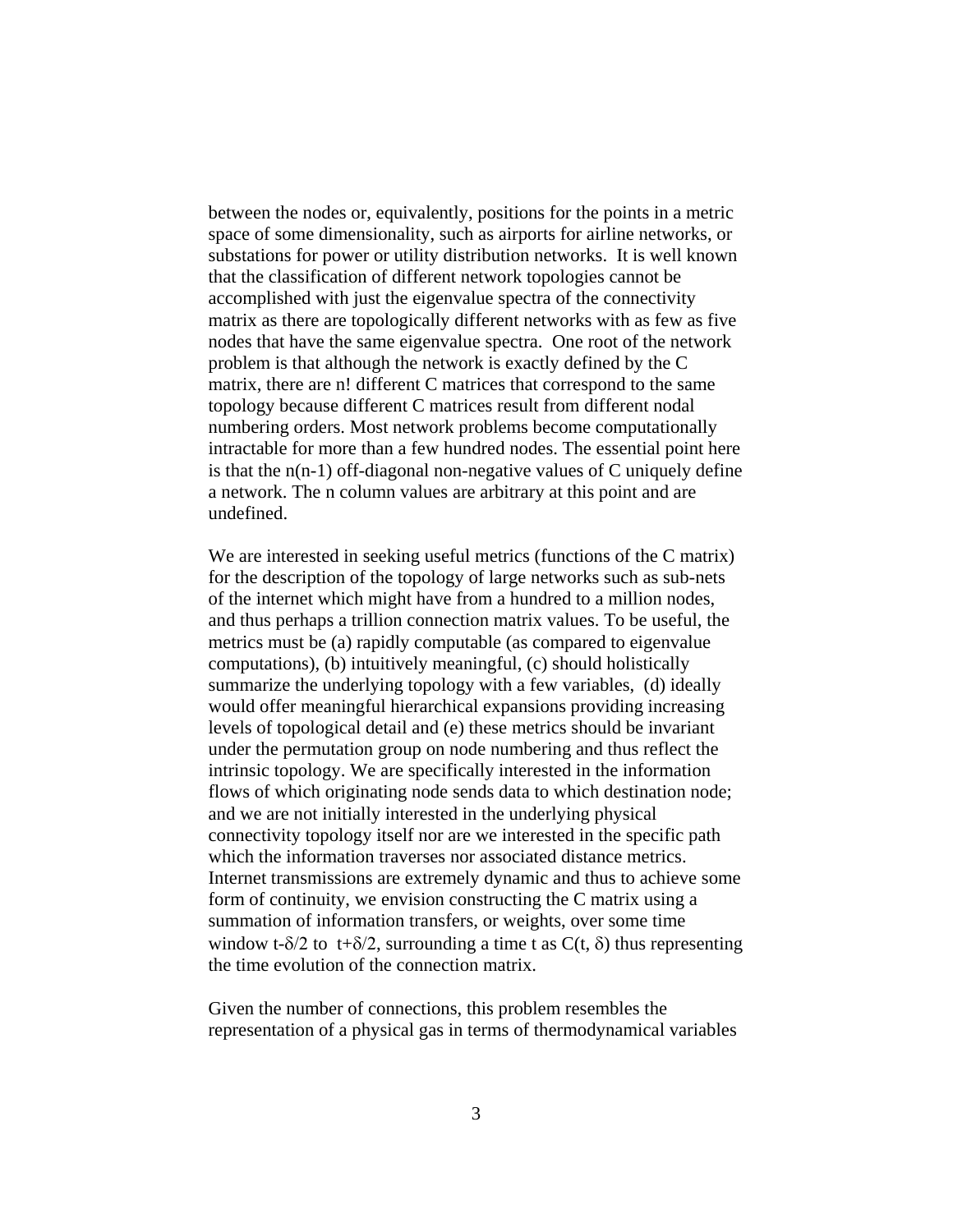(such as temperature, volume, pressure, heat, and entropy). Generally, in such internet environments there is no meaningful location or position metric that gives insight into the topology and thus distance is not usefully defined. As such pressure and volume, do not have a clear meaning without a distance function. There is no general conserved quantity such as energy, and thus heat and temperature do not offer clear meanings. However, we will suggest below that the concept of entropy can be well defined and that it can be used to summarize the order and disorder in the underlying topological structure.

Initially, how to define entropy on the connection matrix is not clear since both Shannon and Renyi entropies are defined as the log of the sum of the powers of the components of a vector,  $x_i$ , representing probabilities:  $S = c \log_2 (b(\Sigma x_i^a))$  where  $\Sigma x_i = 1$  and where a, b, and c are constants. As such these entropies represent the disorder in the underlying probability distribution. The disorder is a maximum with an even probability distribution and is a minimum when all the probability is in one cell with others having a value of zero. But the connection matrix columns or rows cannot be used as probability distributions since the diagonal of C is totally arbitrary. Even if we make some arbitrary choice of the diagonal values of C and normalize the columns, it is not clear what underlying topological 'disorder' we are measuring. Naturally one can take any set of non-negative numbers and normalize them to unity and compute the entropy of the distribution. But without an underlying mathematical and intuitive foundation for the meaning of this distribution it would follow that the resulting entropy calculation is likewise ambiguous. In this work, we utilize our past work on the decomposition of the general linear group in order to gain insight into how one might define these entropy metrics in useful ways that satisfy the requirements a-e above.

Additionally we will utilize definitions of entropy (or equivalently information as negative entropy). The original argument by Shannon was that if the information of two independent systems is to be additive, and if the information is a function of the probability distribution, and since probabilities of independent systems is multiplicative, then it follows that information (or entropy) must be the log of a power of the probability. More precisely beginning with Shannon one has  $I = -\log_2(P)$  so that the probability P of a simple two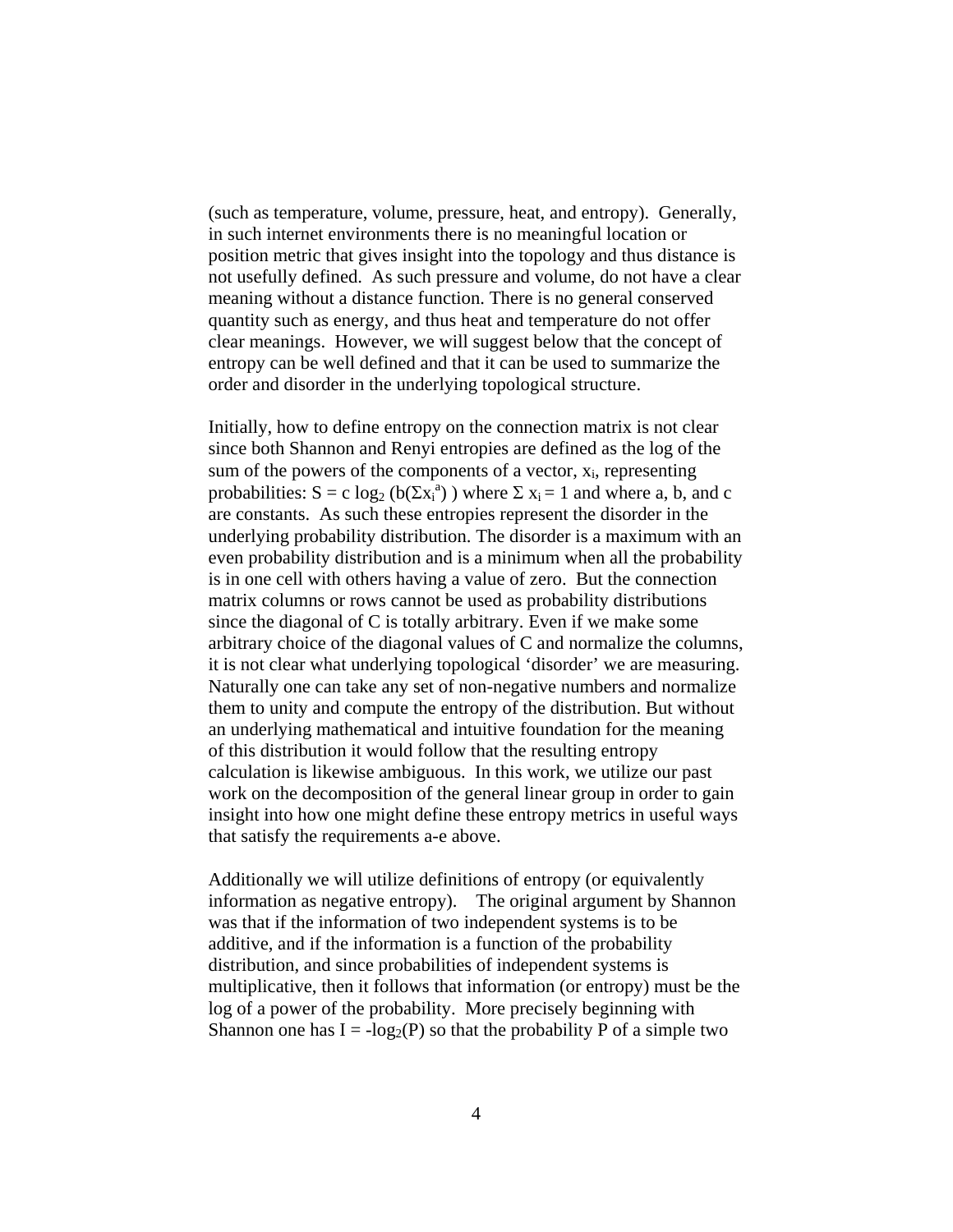state system ('1' or '0') is  $\frac{1}{2}$  for each thus giving I=1 bit of information. More generally with the work of Kolmogorov and Renyi' one can consider a probability distribution  $x_i$  among n cells (i=1,2, ... n) with  $\Sigma x_i = 1$  as  $I = a \log_2(n \Sigma x_i^b)$ . In our work below, one can take any of the generalized Renyi' entropies but we will choose  $a=1$  and b=2 giving  $I = log_2(n \Sigma x_i^2)$ . This can be shown to smoothly generalize the Shannon entropy as a boundary condition for two states. For example when  $x_1 = 1$  and  $x_0 = 0$  (or conversely) then n=2 and I = 1 for maximum information of one bit thus agreeing with Shannon. Then when there is equal probability and thus no information one has  $x_1 = x_0$  $=$  1/2 thus I = 0. When a probability distribution is flat, the information function above becomes a minimum but when it peaks then the square of the probability becomes much larger and the information increases as the log of the sum of the squares of the values. In the following we will use information and entropy interchangeably as one is the negative of the other.

## **2 Background on Markov Lie Groups and Monoids**

We had previously shown<sup>1</sup> that the transformations in the general linear group in n dimensions, that are continuously connected to the identity, can be decomposed into two Lie groups: (1) an n(n-1) dimensional 'Markov type' Lie group that is defined by preserving the sum of the components of a vector, and (2) the n dimensional Abelian Lie group, A(n), of scaling transformations of the coordinates. To construct the Markov type Lie group, consider the k,l matrix element of a matrix  $L^{ij}$  as a basis for n x n matrices, with off-diagonal elements, as  $L^{ij}_{kl} = \delta^i_k \delta^j_l - \delta^j_k \delta^j_l$  with  $i =/= j$ . Thus the ij basis matrix has a '1' in position ij with a '-1' in position ji on the diagonal. These n(n-1) matrices form a basis for the Lie algebra of all transformations that preserve the sum of the components of vector. With this particular choice of basis, we then showed that by restricting the parameter space to non-negative real values,  $\lambda^{ij}$  >=0, one obtains exactly all Markov transformations in n dimensions that were continuously connected to the identity as  $M = \exp(s \lambda^{ij} L^{ij})$  where we summarize over repeated indices and where s is a real parameter separated from  $\lambda^{ij}$  to parameterize the continuous evolution of the transformation. In other words  $\lambda^{ij} L^{ij}$  consists of non-negative coefficients in a linear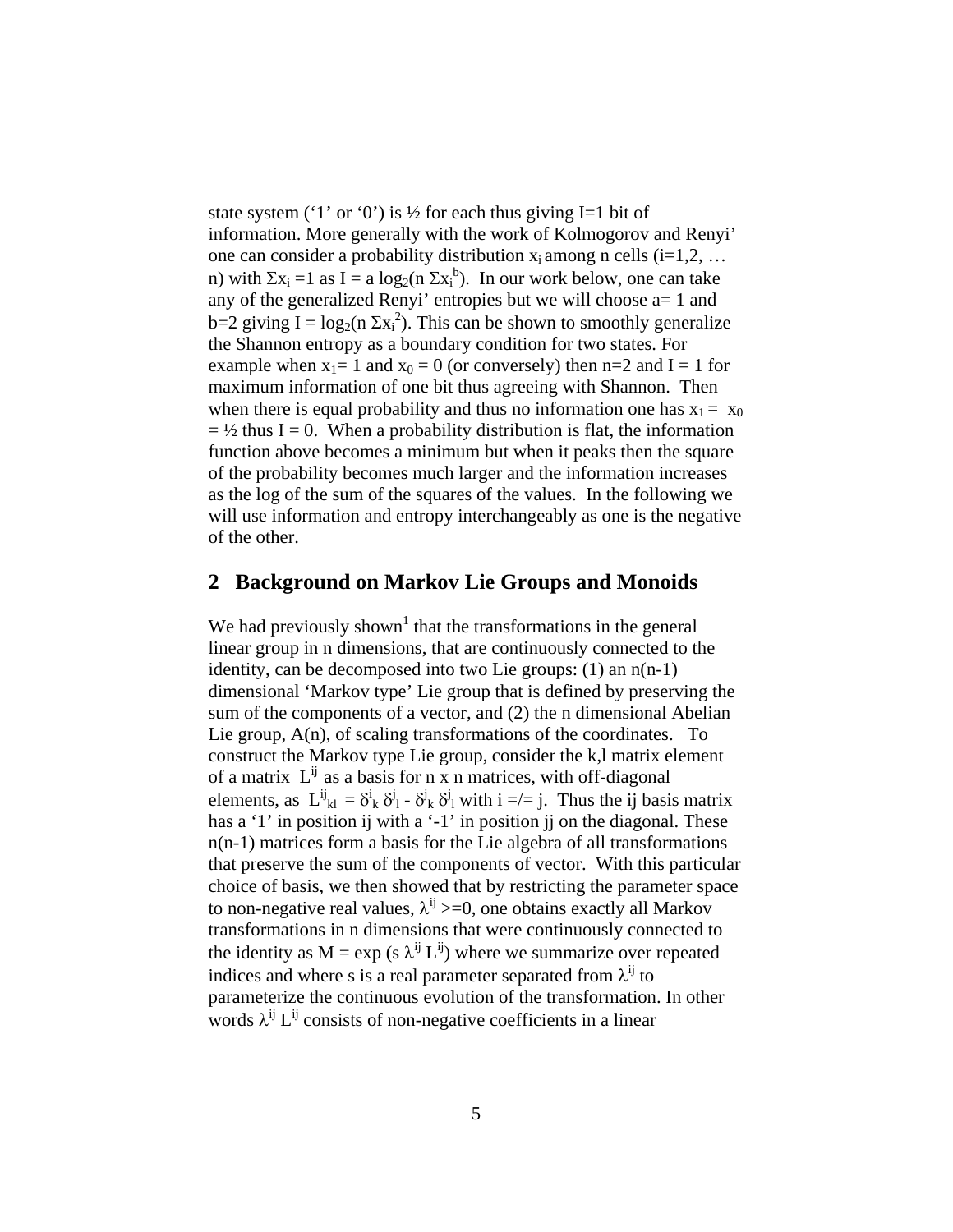combination of  $L^{ij}$  matrics. This non-negativity restriction on the parameter space removed the group inverses and resulted in a continuous Markov monoid, MM(n), a group without an inverse, in n dimensions. The basis elements for the MM algebra is a complete basis for n x n matrices that are defined by their off-diagonal terms.

The n dimensional Abelian scaling Lie algebra can be defined by  $L^{ii}_{kl}$  $= \delta_k^i \delta_l^i$  thus consisting of a '1' on the i,i diagonal position. When exponentiated,  $A(s) = exp (s \lambda^{ii} L^{ii})$ , this simply multiplies that coordinate by e<sup>s</sup> giving a scaling transformation. The Lie algebra that results from the sum of the Abelian and Markov Lie generators is sufficient to generate the entire general linear group that is connected to the identity.

#### **3 Connecting Markov Monoids to Network Metrics**

We can begin with the simple observation that (1) since the nonnegative off diagonal elements of an n x n matrix exactly define a network (via C) and its topology with that node numbering, and (2) since a Markov monoid basis is complete in spanning all off-diagonal n x n matrices, then it follows that such networks are in one to one correspondence with the elements of the Markov monoids. The Lie Markov matrix that results is exactly the C matrix where the diagonal elements are set equal to the negative of the sum of all other elements in that column. Thus each such altered connection matrix is the infinitesimal generator of a continuous Markov transformation and conversely. This observation connects networks and their topology with the Lie groups and algebras and Markov transformations in a unique way. Since the Markov generators must have the diagonal elements set to the negative of the sum of the other elements in that column, this requirement fixes the otherwise arbitrary diagonal of the connection matrix to that value also (sometimes referred to as the Lagrangian)

It now follows that this diagonal setting of C generates a Markov transformation by  $M = e^{\lambda C}$ . One recalls that the action of a Markov matrix on a vector of probabilities (an n-dimensional set of nonnegative real values whose sum is unity), will map that vector again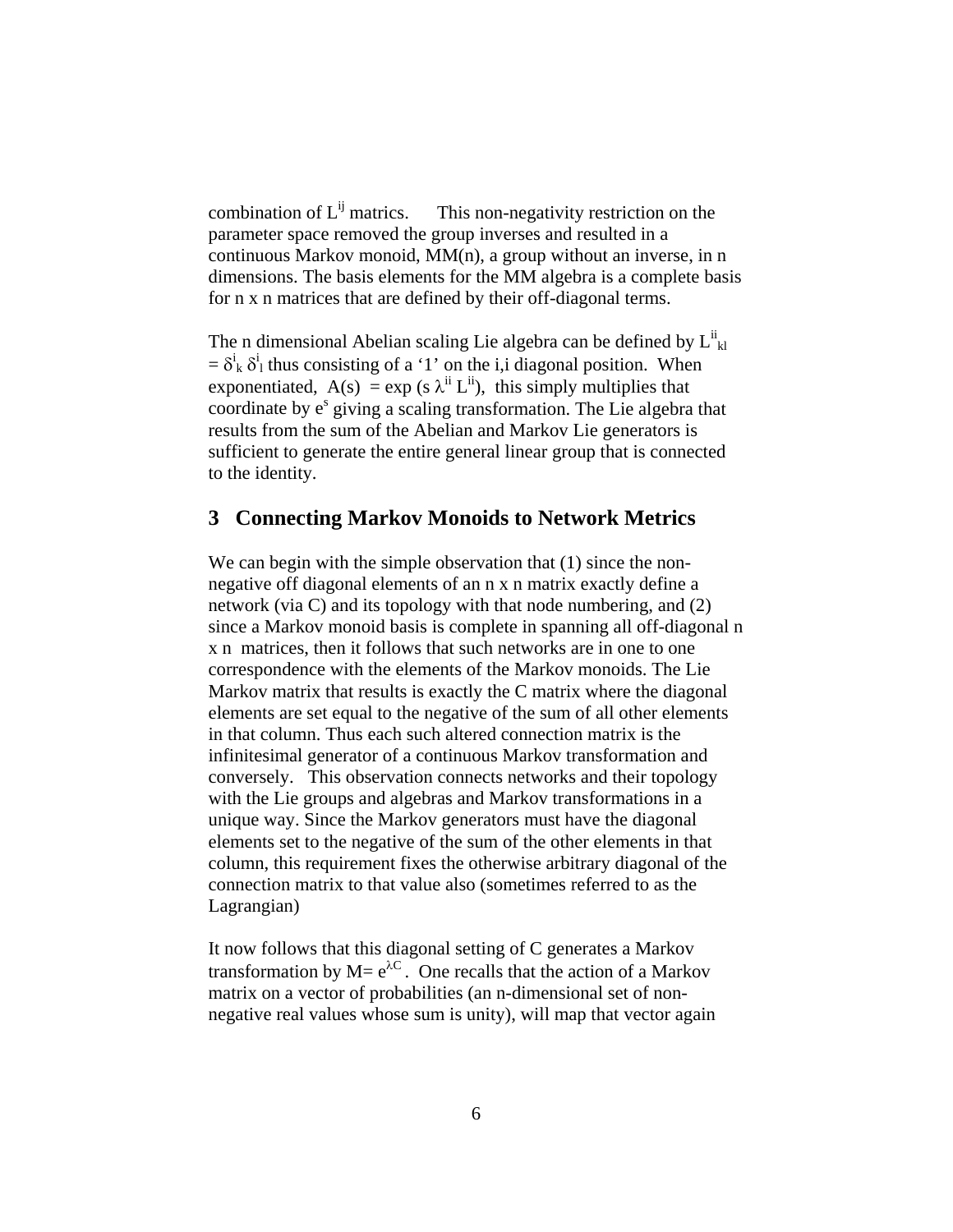into such a vector (non-negative values with unit sum). The next observation is that by taking  $\lambda$  as infinitesimal, than one can write M =  $I + \lambda C$  by ignoring higher order infinitesimals. Here one sees that the value or weight of the connection matrix between two nodes, gives the M matrix element as the relative infinitesimal transition rate between those two components of the vector. Thus it follows that given a probability distribution  $x_i$  distributed over the n nodes of a network, then M gives the Markov transition (flow) rates of each probability from one node to another. Thus it follows that the connection matrix gives the infinitesimal transition rates between nodes with the weight reflecting that exact topology.

Specifically, if the hypothetical initial probability vector is  $x_i =$  $(1,0,0,0...0)$  then the vector at a time dt later will be equal to the first column of the M matrix,  $M = I + dt C$ . Thus the first column of M is the probability distribution after an infinitesimal time of that part of the probability that began on node 1 and likewise for all other nodes thus giving a probability interpretation to each of the columns of M as the transfer to that node. Thus each column of M can be treated as a probability distribution associated with the topology connected to that associated node and will support an unambiguous definition of an associated entropy function that reflects the inherent disorder (or order) after a flow dt. Thus the columns of M support a meaningful definition of Renyi entropies which in turn reflect the Markov transformation towards disorder of the topological flow to the node for that column. Thus this Renyi entropy on this column can be said to summarize the disorder of the topology of the connections to that node to that order of the expansion. It follows that the spectra of all nodes reflects in some sense the disorder of the entire network. We recall that the numbering of the nodes is arbitrary and thus we can now renumber the nodes without affecting the underlying topology We thus sort the N values of the nodal entropy in descending order which gives a spectral curve independent of nodal ordering and thus independent of the permutations on nodal numbering (except possibly for some degeneracy which we address below). That spectral curve can be summarized by the total value for the entropy of all columns (since entropy is additive and the column values are totally independent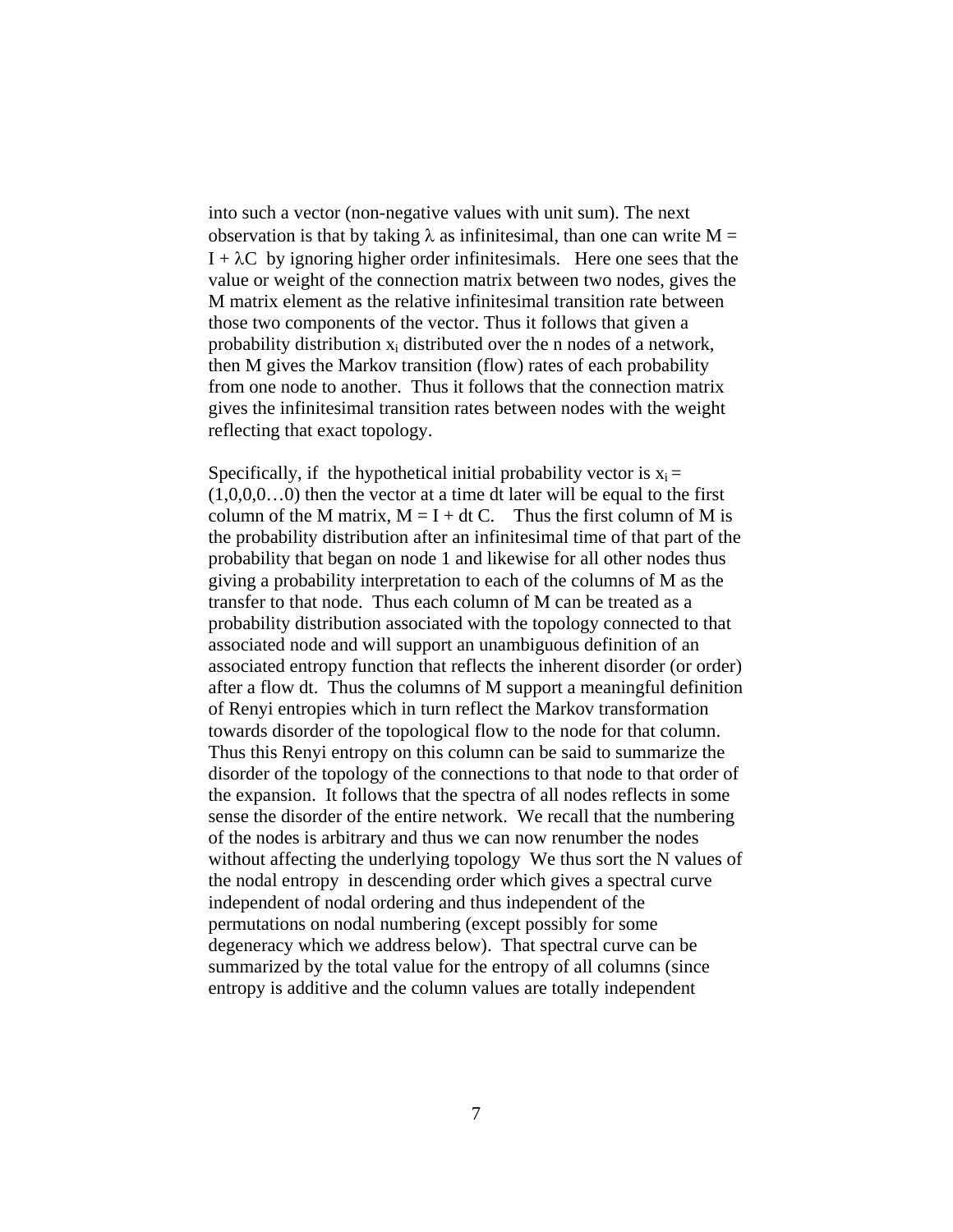If the connection matrix is symmetric then the graph (network) is said to be undirected, but if there is some asymmetry, then the graph is at least partially directed where the flow from i to j is less or greater than the converse flow. If the connection matrix is not symmetrized then one can capture this asymmetry by resetting the diagonal values of C to be equal to the negative of all other row values in that row. Then upon expansion of  $M = I + \lambda C$ , the rows are automatically normalized probabilities that in turn support entropy functions for each row. These row entropy values form a spectrum which could be sorted by the same nodal values (in order) that is used to order the column values. This will result in a different spectral curve that is not necessarily in nondecreasing order for the row entropies. One also can compute the total row entropy as we have done for columns. If two columns have the same entropy then one can remove some of the numbering degeneracy by using the values of the associated row entropies by using a rank ordering as we did with column values.

#### **4 Practical and Computational Considerations**

The work here has both purely mathematical and practical aspects pertaining to applications to real networks. If one only has a single C matrix and time is not involved then the following discussion on time windows does not apply. It will then be assumed that one has a data flow with records with the fields: (a) network type, (b) time, (c) node i, (d) node j, (e) weight. These might be SNORT captures of internet traffic between IP addresses, financial transitions between bank accounts, power transfers among electrical grid substations, or passengers flown between two airports. The  $C(t,\delta)$  matrix is constructed by summing the weights into the appropriate cells (renumbered with integers as i,  $j = 1, 2, ...N$ ) during a time period δ centered about time t. It is obvious that one must have a period δ which allows a 'representative' accumulation of values for the disagrigation size N. If C is too sparse, then one must choose longer time windows or one must collapse the matrix nodes by some natural methodology such as IP sectors, or flights between states and not airports. In some cases one may wish to combine several network types using a linear combination of the contributions determined by the first parameter. In some considerations, one might wish to modify the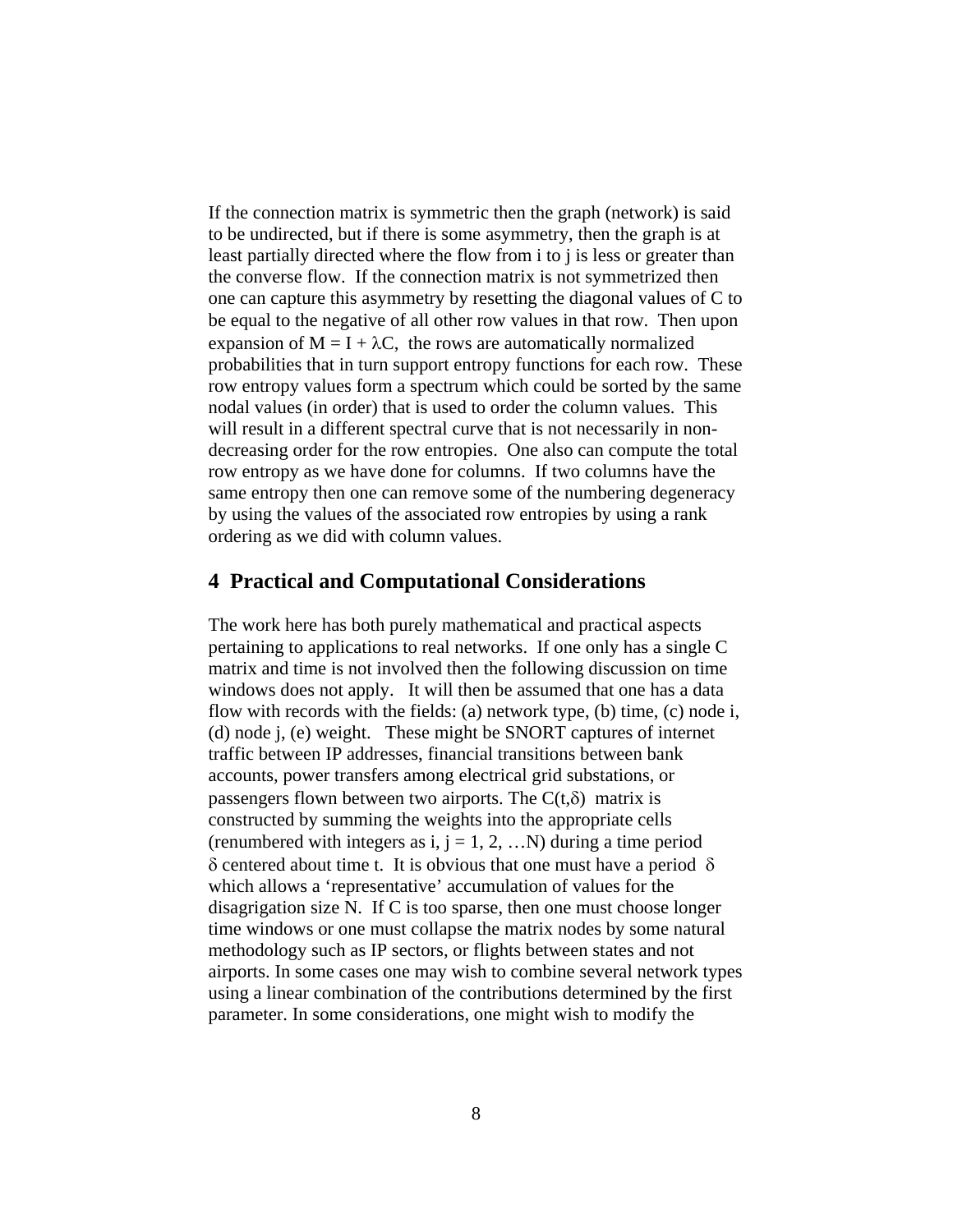weight of the contribution such as using the log of the financial transfer. The software we have built contains loaders with such adjustable parameters. The result of this process is a C(t) with no diagonal terms. We then put this in the form of a Lie Monoid generator by setting the diagonal terms equal to the negative of the other terms in that column (and later row). We then find it useful to normalize the entire matrix to have a fixed trace of -1 or –N as this allows better control over the subsequent expansion into the Markov matrix.

The expansion  $M(t) = e^{\lambda C(t)}$  although mathematically guaranteed to converge, have non-negative terms and generally be Markovian, must be executed with a small number of terms if C is large. The parameter  $\lambda$  gives a weighting of the higher terms in the expansion where one might choose to sum up through 'k' terms. The number of such terms is the extent to which M 'feels out' the connections to the connections etc. as weighted by the parameter  $\lambda$ . These two must work hand in hand since it is meaningless to have a very large  $\lambda$  while only expanding to the first order in C. Conversely, it is meaningless to expand to many powers, k, of C while using a nearly infinitesimal value of  $\lambda$  since higher orders of  $\lambda$  will make such higher powers of C vanish. The next consideration is that although the M matrix has only positive terms when the full expansion is executed, in practice one can choose k and  $\lambda$  which, due to the negative diagonals of C, can give negative terms for truncated expansions. Thus the software must have error checks to make the appropriate corrections in the expansion.

Now having the M(t) matrix for that instant, one computes the  $E_j^c$  $=log_2(N(\Sigma_iM_{ij}^2))$  ie the log of the sums of squares of each column to get the entropy (information) for that column representing the transfers into that node by the Markov matrix. The spectra is computed by sorting these by value while keeping a lookup table for which node goes to which original position. A similar computation is done to compute the entropies of the rows  $E_j^r$  where the same sort order is used except for removing potential degeneracies (where the column values are the same and thus not distinguished by order). These two spectral curves, or histograms, are computed for each successive time window and overlaid graphically to compare the row and column entropy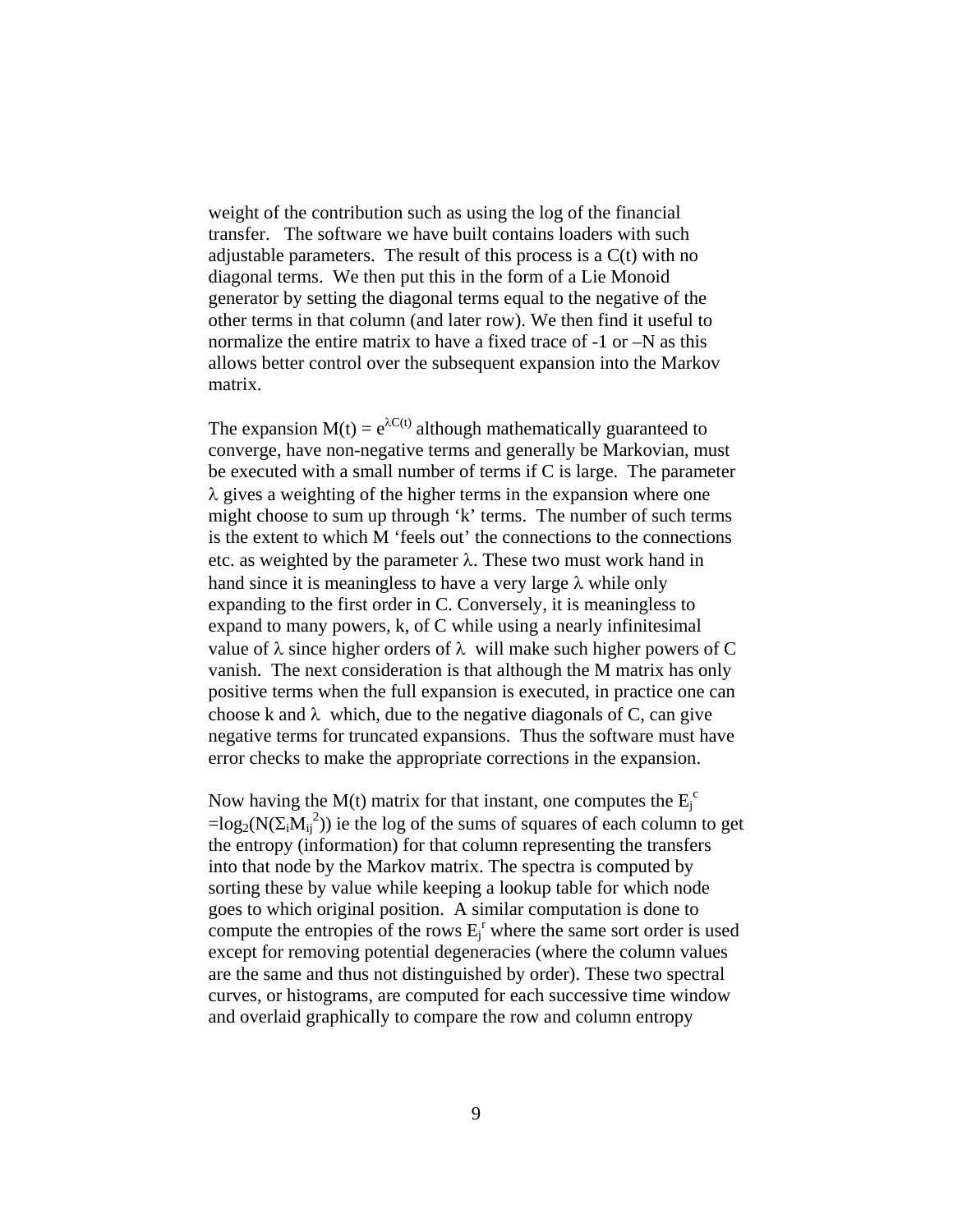profiles over time. A critical point is to realize that it does not matter that the nodes are renumbered with each window, but rather we are interested in whether the profile of order and disorder of the underlying topology is 'about the same'. Naturally some profiles for networks change from late Sunday night to rush hours at 9AM Monday. Likewise, power grids depend upon the temperature as well as the time of day. Thus for a given time of day, day of week, and if necessary for that network, weather pattern in temperature, one must learn the profile of what is normal (i.e. profile one standard deviation) for the network under consideration and then to overlay the instantaneous network spectra on this and graphically display it. One can sum all of the row entropies into a single value Er(t) and likewise for the columns. Then one might sum the squares of deviations from normal to obtain a single value representing the total deviation of column entropies from normal (and likewise for the rows). Our software performs these computations and displays along with the overall network 'amplitude' which is the trace of the original C matrix. This gives us three curves that we can monitor over time as well as watching the current row and column entropy spectra displayed overlaid upon the normal distribution for those circumstances. One must then be able to identify where anomalies are occurring in the network for example by clicking on the associated spectral curve anomaly area. The system then finds the node identification in the lookup table thus identifying the anomalous nodes and subnets. We will present results of our monitoring internet networks at two universities.

#### **5 Interpretation and Discussion**

We emphasize again that the flows that are modeled by  $M(t) = e^{\lambda C}$  have nothing at all to do with the dynamical evolution of the network. These metrics are used to monitor the network state and dynamical behavior but not to predict it. Rather the evolution generated by  $M(\lambda)$ is an imaginary dynamical flow that would occur if a conserved fluid (probability, money, population …) were to move among the nodes at the rates indicated by the C matrix of connected weights. Thus the value of  $M(\lambda)$  is that the associated entropies can be used to summarize the order or disorder of the incoming or outgoing topological connectivity of the (static) network at one given instant of time. The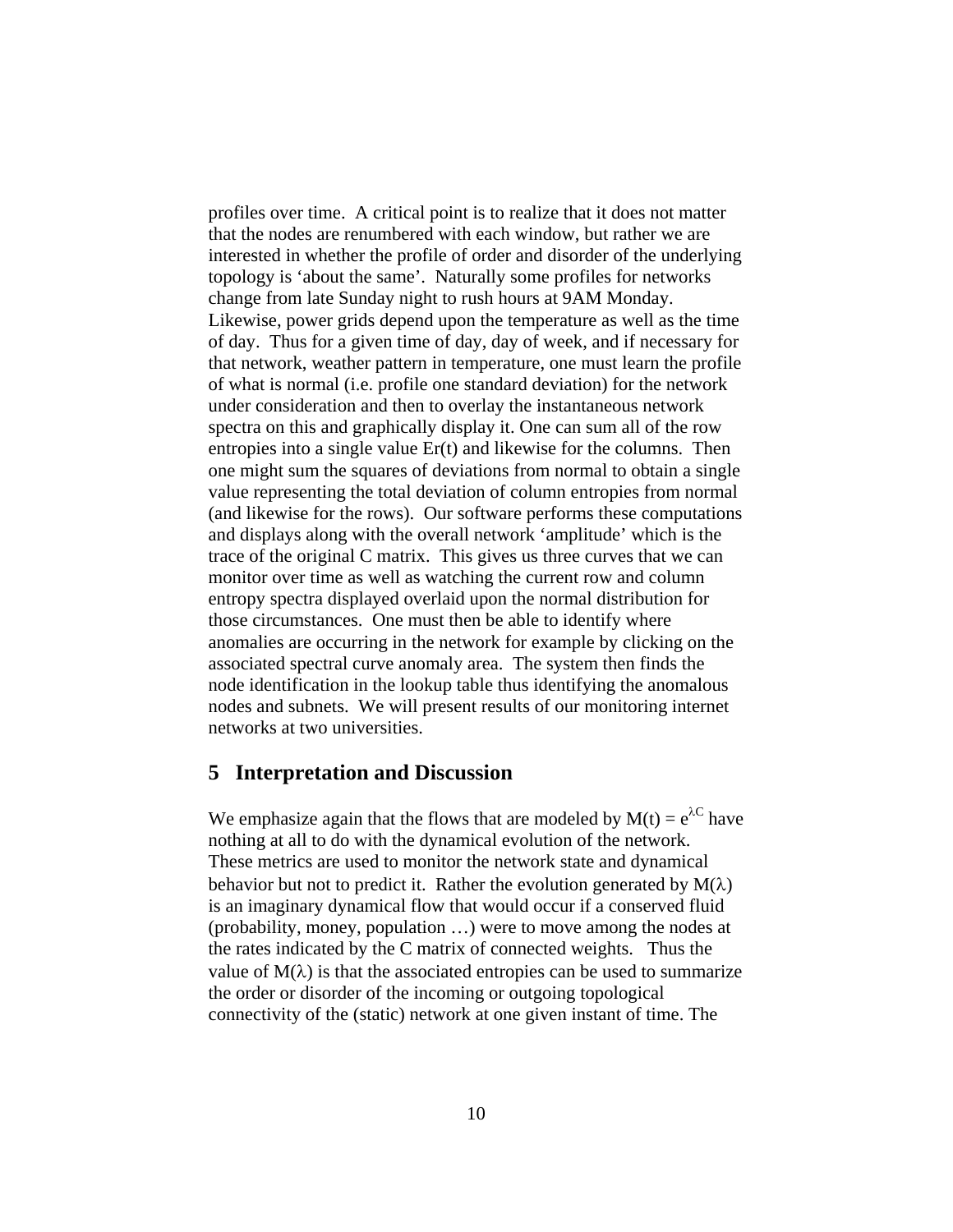philosophy here is that the entropy values will capture the most essential aspects of the structure of the column and row probability distributions, and thus the topology, to that level of expansion of the parameter  $\lambda$ . By expanding to higher powers of C, with larger values of  $\lambda$ , the entropy metrics capture increasing levels of the connections to the connections etc. Also by utilizing other Renyi' entropies, one obtains other spectra and values that measure other 'moments' of the probability distributions.

One can also consider alternative diagonal values of the C matrix by adding the Abelian scaling group transformation generators to the diagonal values of C. These transformations destroy the conservation of the modeled flow (such as probability) and thus the resulting transformation is no long Markovian. These altered diagonal transformations are equivalent to adding sources and sinks of the modeled fluid at the associated nodes. It is straight forward to prove that the entropy value  $E(t) = log_2(N < x(t)|x(t))$  when taken to only the third level of expansion, can, with its partial derivatives with respect to such sources and sinks at the node 'j', for different initial conditions for the flow  $|x(0)\rangle$  at node 'i', formally obtain the entire C matrix thus showing that the entire topology of the network is contained in the entropy functions and its derivatives.

When C is diagonalized, with the values leading to the Markov transformations, or to the more general values of the diagonals of the last paragraph, one automatically gets a diagonalization of the M matrix. The interpretation of the eigenvectors is now totally obvious as those linear combinations of nodal flows that give a single eigenvalue (decrease when the transformation is Markov) of the associated probability, for that eigenvector. This follows from the fact that all Markov eigenvalues are negative except the one value for equilibrium which has eigenvalue unity for equilibrium. That means that each of these negative eigenvalues of C reflect the decreasing exponential rates of decrease of the associated eigenvector as the system approaches equilibrium as  $\lambda$  approaches infinity in M=  $e^{\lambda C}$ . This insight allows us to see that all of the Renyi entropy values are increasing as the system approaches equilibrium, which is normally the state of all nodes having the same value of this hypothetical probability. The use here of this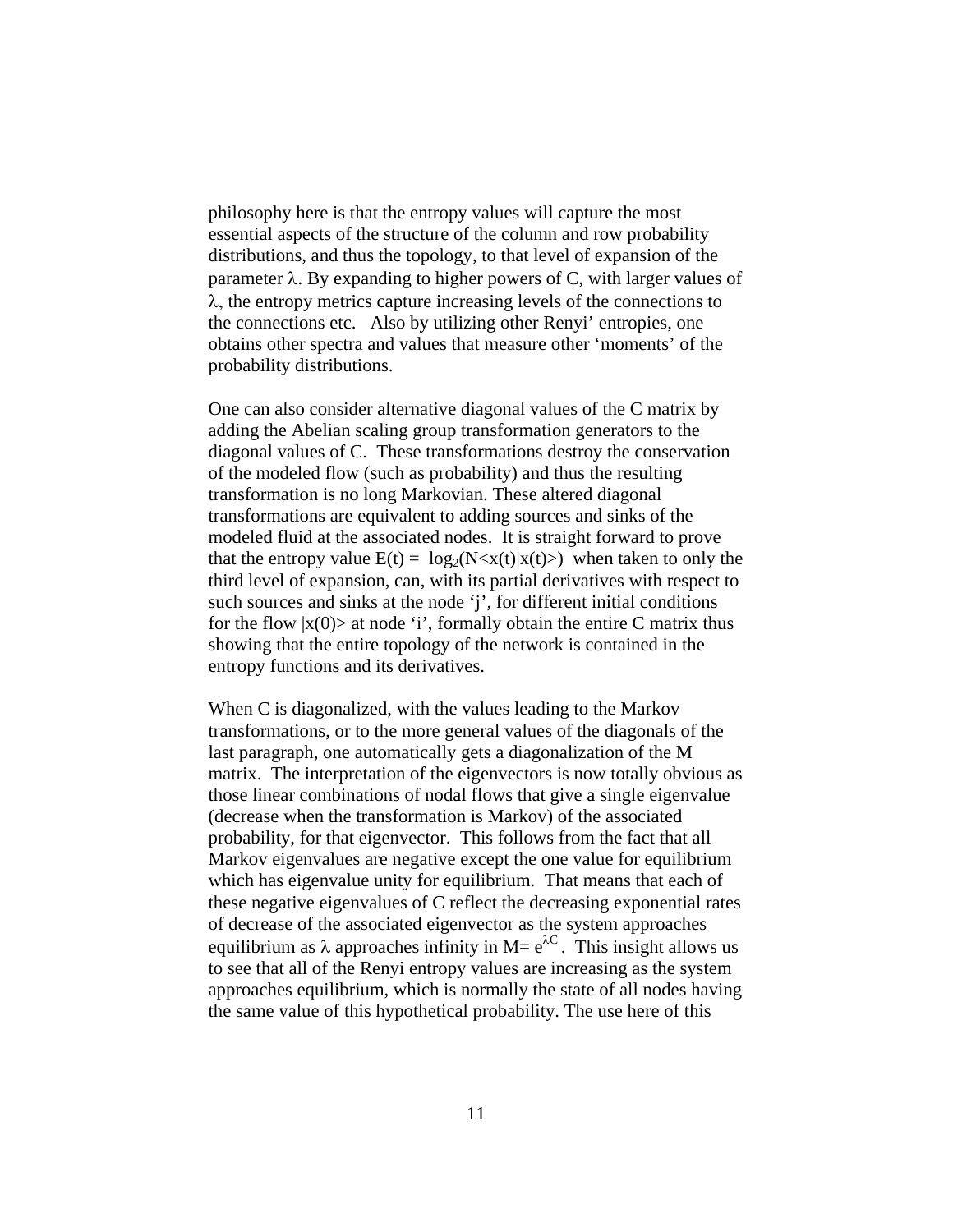'artificial flow of probability under M' provides us with more than just a method of encapsulating the topology with generalized entropy values, it also gives an intuitive model for the eigenvectors and eigenvalues for C and sheds light on the graph isomerism problem (different topologies having the same eigenvalue spectra). Of course it does not resolve any graph isomerism issue associated with degeneracy of multiple topologies for a single eigenvalue spectra without altering the C matrix by the Abelian transformations.

Based upon the arguments above, we suggest that for real networks such as the internet, that the appropriate connection matrix be formed, from source and destination information transfers, where both asymmetry and levels of connection are to be maintained in the C(t) matrix values during that window of time about that time instant. Specifically, this means that if a connection is made multiple times in that time interval, then that C element should reflect the appropriate weight of connectivity as this adds substantial value to the entropy functions. We then suggest that at each instant, the column and row entropy spectra be computed along with the total row and column entropy and that this be done for lower order Renyi entropies as well as lower order values in the expansion of the Markov parameter  $\lambda$  that includes higher order connectivity of the topology. We are currently performing tests to see how effective these entropy metrics are in detecting abnormal changes in topologies that could be associated with attacks, intrusions, malicious processes, and system failures. The patterns (from our simulations) of specific topologies such as rings, trees, clusters, and other structures have interesting entropy spectra. We are performing these experiments on both mathematical simulations of networks with changing topologies in known ways, and also on real network data both in raw forms and in forms simulated from raw data. The objective is to see if these metrics can be useful in the practical sense of monitoring sections of the internet and other computer networks. It is important to note that one can obtain these same metrics for subnetworks of the original network. The subnetwork would be chosen as that portion of the topology that has incoming or outgoing entropy changes that are anomalous. Thus this technique allows an automated reduction or hierarchical expansion methodology to drill into the network to monitor those subnets that are most dynamically aberrant.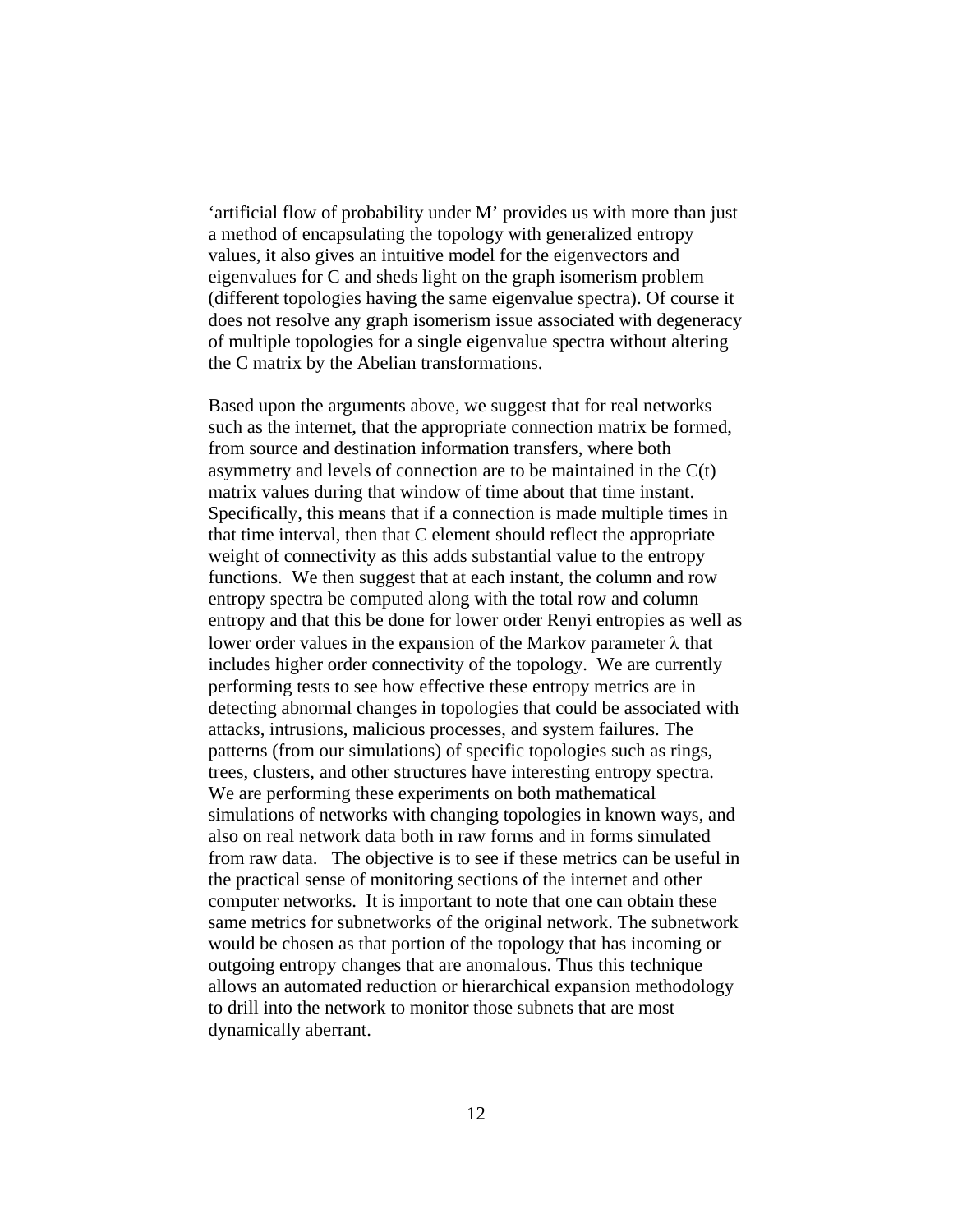# **6 Results of Monitoring Internet Traffic**

The mathematical and computational techniques defined above along with the associated Markov entropy network metrics can be used to analyze the static and track the dynamic behavior of any type of network structure. This includes electrical grids, natural gas pipelines, communications networks, financial transactions, disease networks and social networks. But the network tracking that we have performed to date concentrated totally on internet traffic as defined by Snort data capture at servers of information that is sent from one IP address to another IP address. Our objective is to identify anomalies, and abnormal behavior relative to normal traffic patterns by monitoring the total column (incoming traffic) and row (outgoing traffic) second order Renyi' entropy along with the traffic volume which is independent of the traffic topology. This is similar to separating the buying pattern of financial investments from the volume of transactions on the market as two separate indicators.

The associated graph shows the total incoming and outgoing entropy as a function of time for a server at a university of 30,000 students and faculty. The major anomalies were identified at certain times and these were expanded to see the full entropy spectra at those times over the network thus identifying the specific nodes that had aberrant behavior. It was determined that these particular anomalies in entropy occurred for nodes that at certain times were used to upload and download large volumes of audio and video files.

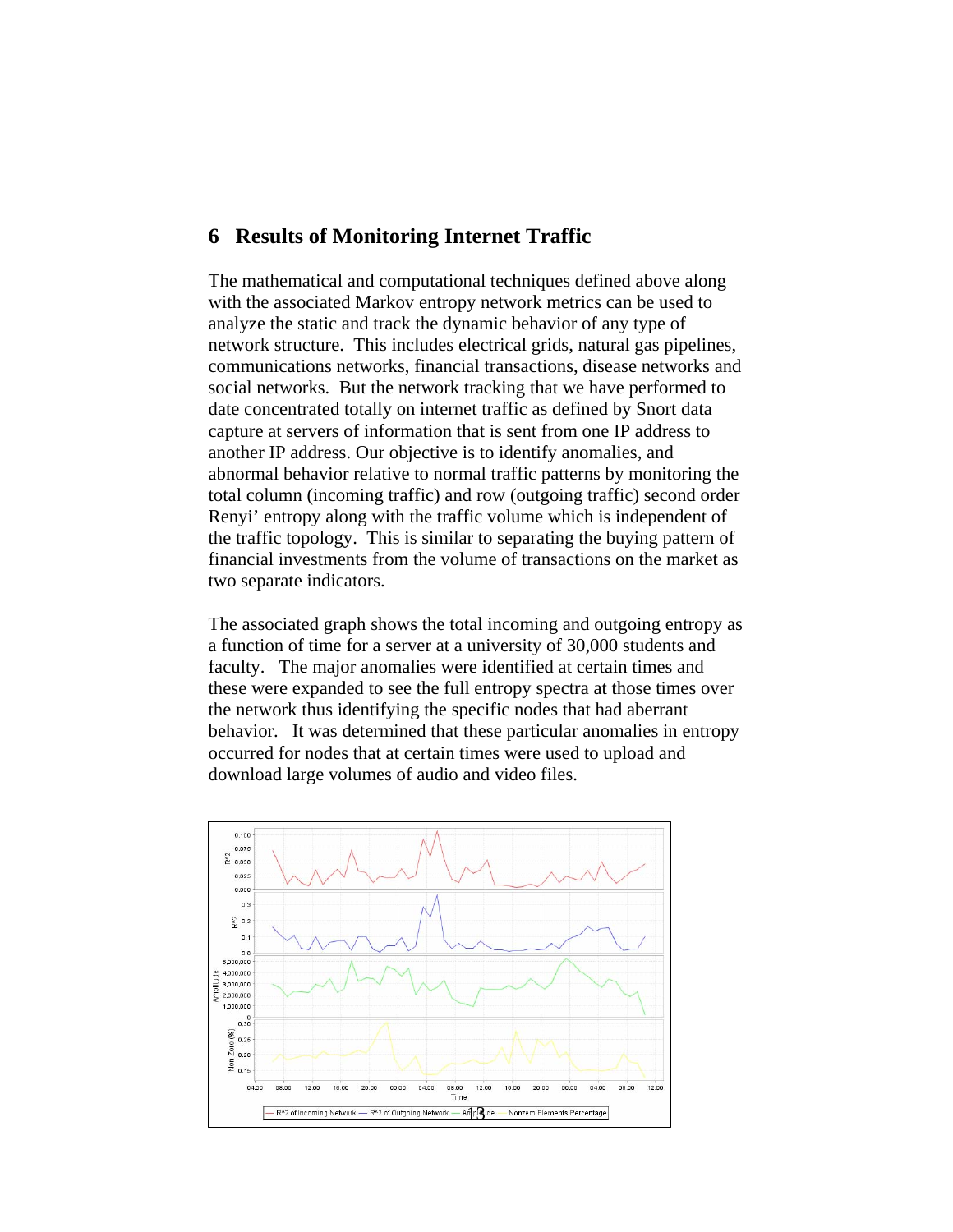

# **7 Conclusions**

We have proposed network metrics which are generalized entropy functions of the Markov monoid matrix M generated by an altered connection matrix C. When sorted, the associated entropy spectra for the columns and rows of C monitor the state and time evolution of the incoming and outgoing entropy at network nodes. These well defined functions satisfy our original criteria of being fast to compute (compared to eigenvalues), intuitive in interpretation, and hierarchical in revealing sequentially detained network information. They can be used to dynamically monitor networks relative to such normal metrical values thus identifying when the network statistically alters its intrinsic patterns of connectivity.